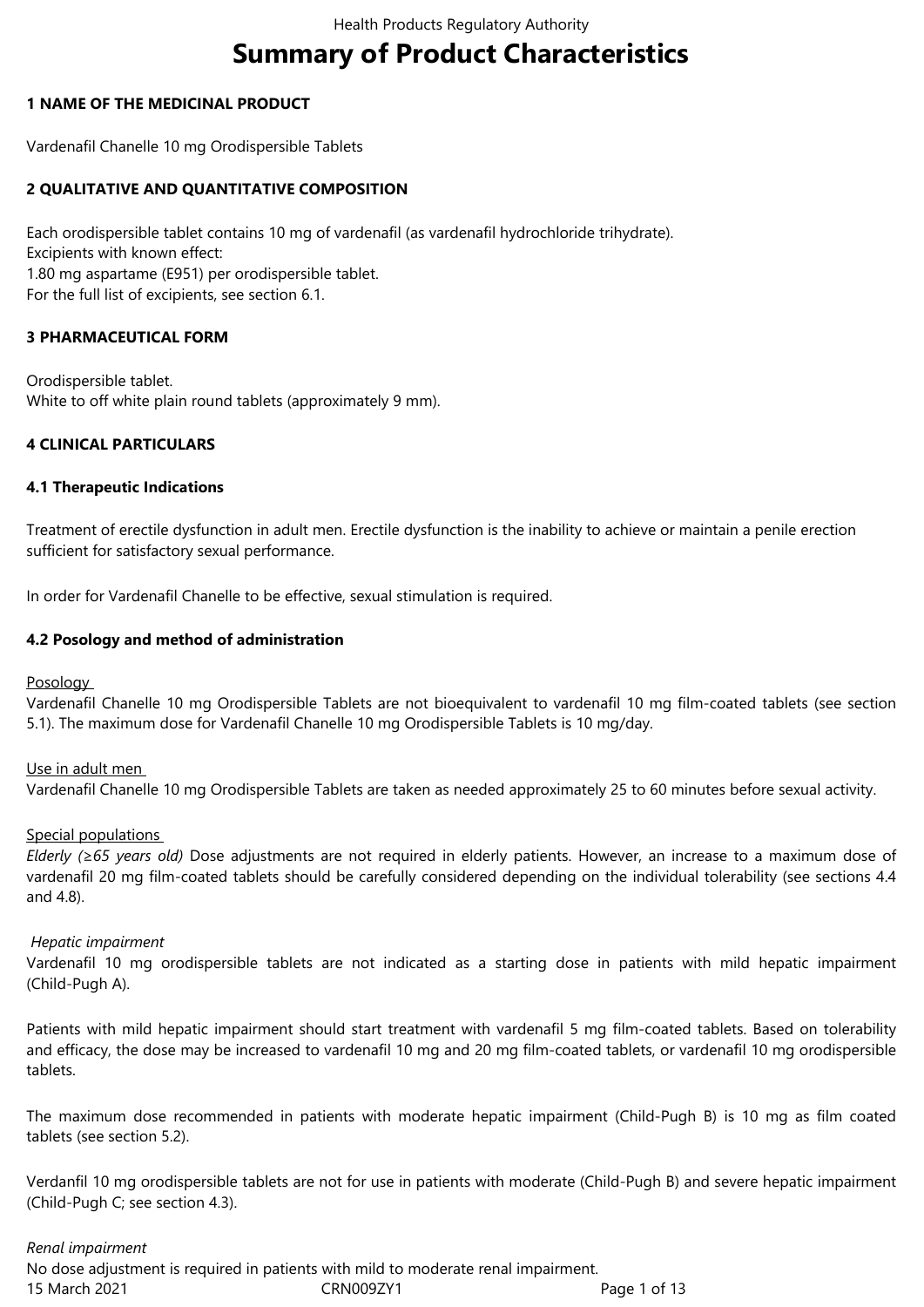In patients with severe renal impairment (creatinine clearance <30 ml/min) a starting dose of vardenafil 5 mg film-coated tablets should be considered. Based on tolerability and efficacy, the dose may be increased to vardenafil 10 mg and 20 mg film-coated tablets, or Vardenafil Chanelle 10 mg Orodispersible Tablets. Vardenafil Chanelle 10 mg Orodispersible Tablets are not for use in patients with end-stage renal failure (see section 4.3).

# Paediatric population

Vardenafil Chanelle 10 mg Orodispersible Tablets are not indicated for individuals below 18 years of age. There is no relevant indication for use of Vardenafil Chanelle 10 mg Orodispersible Tablets in children and adolescents.

## Use in patients using other medicinal products

*Concomitant use of moderate or potent CYP3A4 inhibitors*

Vardenafil dose adjustment is necessary if moderate or potent CYP3A4 inhibitors are given concomitantly (see section 4.5).

## Method of administration

For oral use.

The orodispersible tablet should be placed in the mouth on the tongue, where it will rapidly disintegrate, and then swallowed. Vardenafil orodispersible tablets must be taken without liquid and immediately upon release from the blister. Vardenafil orodispersible tablets can be taken with or without food.

# **4.3 Contraindications**

Hypersensitivity to the active substance or to any of the excipients listed in section 6.1.

The co-administration of vardenafil with nitrates or nitric oxide donors (such as amyl nitrite) in any form is contraindicated (see sections 4.5 and 5.1).

Vardenafil is contraindicated in patients who have loss of vision in one eye because of non-arteritic anterior ischemic optic neuropathy (NAION), regardless of whether this episode was in connection or not with previous phosphodiesterase 5 (PDE5) inhibitor exposure (see section 4.4).

Medicinal products for the treatment of erectile dysfunction should generally not be used in men for whom sexual activity is inadvisable (e.g. patients with severe cardiovascular disorders such as unstable angina or severe cardiac failure [New York Heart Association III or IV]).

The safety of vardenafil has not been studied in the following sub-groups of patients and its use is therefore contraindicated until further information is available:

- severe hepatic impairment (Child-Pugh C),
- end stage renal disease requiring dialysis,
- hypotension (blood pressure <90/50 mmHg),
- recent history of stroke or myocardial infarction (within the last 6 months),
- unstable angina, and known hereditary retinal degenerative disorders such as retinitis pigmentosa.

Concomitant use of vardenafil with the potent CYP3A4 inhibitors ketoconazole and itraconazole (oral form) is contraindicated in men older than 75 years.

Concomitant use of vardenafil with HIV protease inhibitors such as ritonavir and indinavir is contraindicated, as they are very potent inhibitors of CYP3A4 (see section 4.5).

The co-administration of PDE5 inhibitors, including vardenafil, with guanylate cyclase stimulators, such as riociguat, is contraindicated as it may potentially lead to symptomatic hypotension (see section 4.5).

## **4.4 Special warnings and precautions for use**

A medical history and physical examination should be undertaken to diagnose erectile dysfunction and determine potential underlying causes, before pharmacological treatment is considered.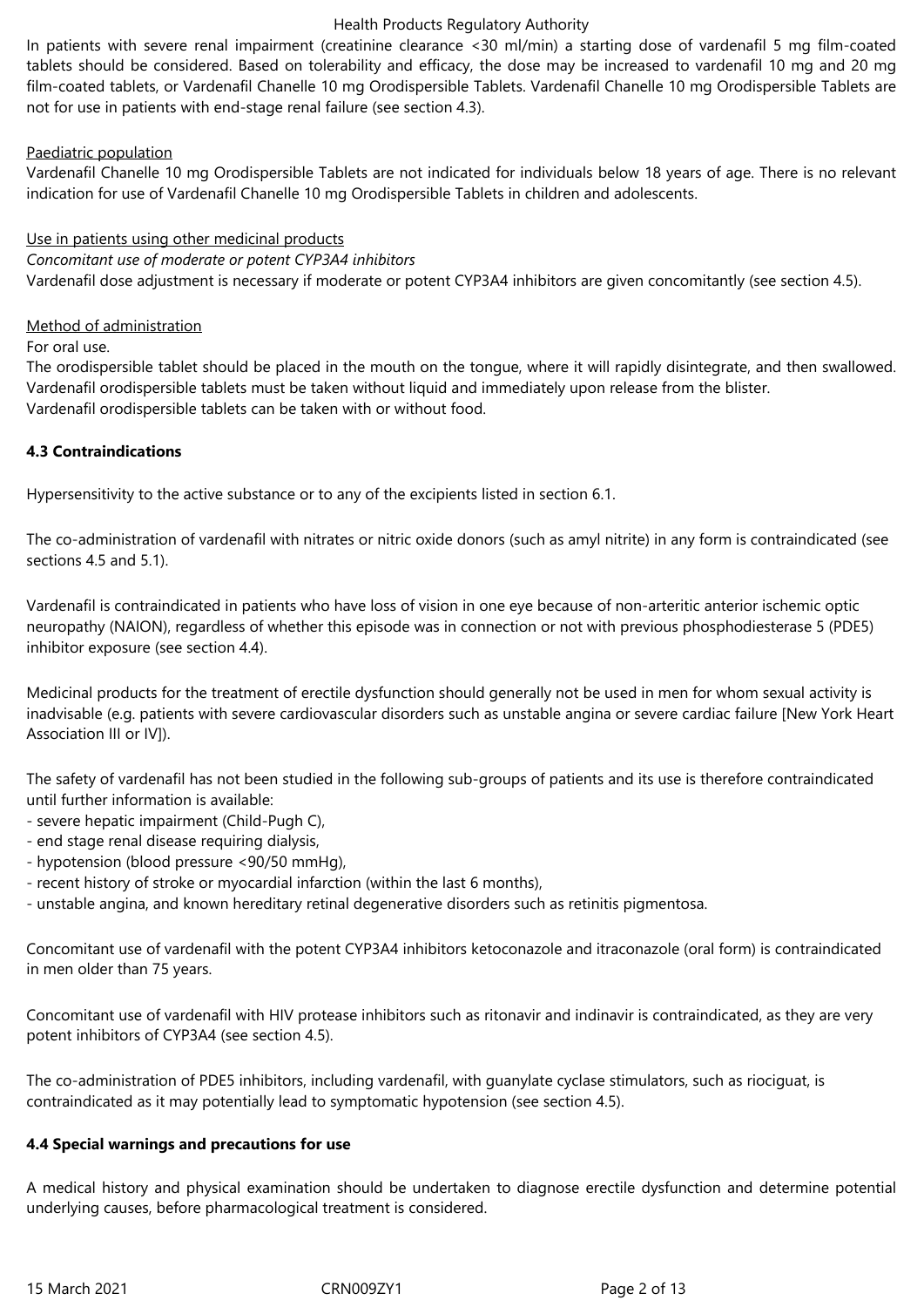Prior to initiating any treatment for erectile dysfunction, physicians should consider the cardiovascular status of their patients, since there is a degree of cardiac risk associated with sexual activity (see section 4.3). Vardenafil has vasodilator properties, resulting in mild and transient decreases in blood pressure (see section 5.1). Patients with left ventricular outflow obstruction, e.g., aortic stenosis and idiopathic hypertrophic subaortic stenosis, can be sensitive to the action of vasodilators including Type 5 phosphodiesterase inhibitors.

Serious cardiovascular events including sudden death, tachycardia, myocardial infarction, ventricular tachy-arrythmia, angina pectoris, and cerebrovascular disorders (including transient ischaemic attack and cerebral haemorrhage), have been reported in temporal association with vardenafil. Most of the patients in whom these events have been reported had pre-existing cardiovascular risk factors. However, it is not possible to definitively determine whether these events are related directly to these risk factors, to vardenafil, to sexual activity, or to a combination of these or other factors.

Medicinal products for the treatment of erectile dysfunction should be used with caution in patients with anatomical deformation of the penis (such as angulation, cavernosal fibrosis or Peyronie's disease), or inpatients who have conditions which may predispose them to priapism (such as sickle cell anaemia, multiple myeloma or leukaemia).

The safety and efficacy of combinations of vardenafil orodispersible tablets with vardenafil film-coated tablets or other treatments for erectile dysfunction have not been studied. Therefore the use of such combinations is not recommended.

Tolerability of the maximum dose of vardenafil 20 mg film-coated tablets may be lower in elderly patients (≥ 65 years old) (see sections 4.2 and 4.8).

## *Concomitant use of alpha-blockers*

The concomitant use of alpha-blockers and vardenafil may lead to symptomatic hypotension in some patients because both are vasodilators. Concomitant treatment with vardenafil should only be initiated if the patient has been stabilised on his alpha-blocker therapy. In those patients who are stable on alpha-blocker therapy, vardenafil should be initiated at the lowest recommended starting dose of 5 mg film-coated tablets. Patients treated with alpha-blockers should not use Vardenafil Chanelle 10 mg Orodispersible Tablets as a starting dose. Vardenafil may be administered at any time with tamsulosin or with alfuzosin. With other alpha-blockers a time separation of dosing should be considered when vardenafil is prescribed concomitantly (see section 4.5). In those patients already taking an optimised dose of vardenafil, alpha-blocker therapy should be initiated at the lowest dose. Stepwise increase in alpha-blocker dose may be associated with further lowering of blood pressure in patients taking vardenafil.

## *Concomitant use of CYP3A4 inhibitors*

Concomitant use of vardenafil with potent CYP3A4 inhibitors such as itraconazole and ketoconazole (oral form) should be avoided as very high plasma concentrations of vardenafil are reached if the medicinal products are combined (see sections 4.5 and 4.3).

Vardenafil dose adjustment might be necessary if moderate CYP 3A4 inhibitors such as erythromycin and clarithromycin, are given concomitantly (see section 4.2 and 4.5).

Concomitant intake of grapefruit or grapefruit juice is expected to increase the plasma concentrations of vardenafil. The combination should be avoided (see section 4.5).

## *Effect on QTc interval*

Single oral doses of 10 mg and 80 mg of vardenafil have been shown to prolong the QTc interval by a mean of 8 msec and 10 msec, respectively. And single doses of 10 mg vardenafil co-administered concomitantly with 400 mg gatifloxacin, an active substance with comparable QT effect, showed an additive QTc effect of 4 msec when compared to either active substance alone. The clinical impact of these QT changes is unknown (see section 5.1).

The clinical relevance of this finding is unknown and cannot be generalised to all patients under all circumstances, as it will depend on the individual risk factors and susceptibilities that may be present at any time in any given patient. Medicinal products that may prolong QTc interval, including vardenafil, are best avoided in patients with relevant risk factors, for example, hypokalaemia, congenital QT prolongation, concomitant administration of antiarrhythmic medicinal products in Class IA (e.g. quinidine, procainamide), or Class III (e.g. amiodarone, sotalol).

*Effect on vision*

15 March 2021 CRN009ZY1 Page 3 of 13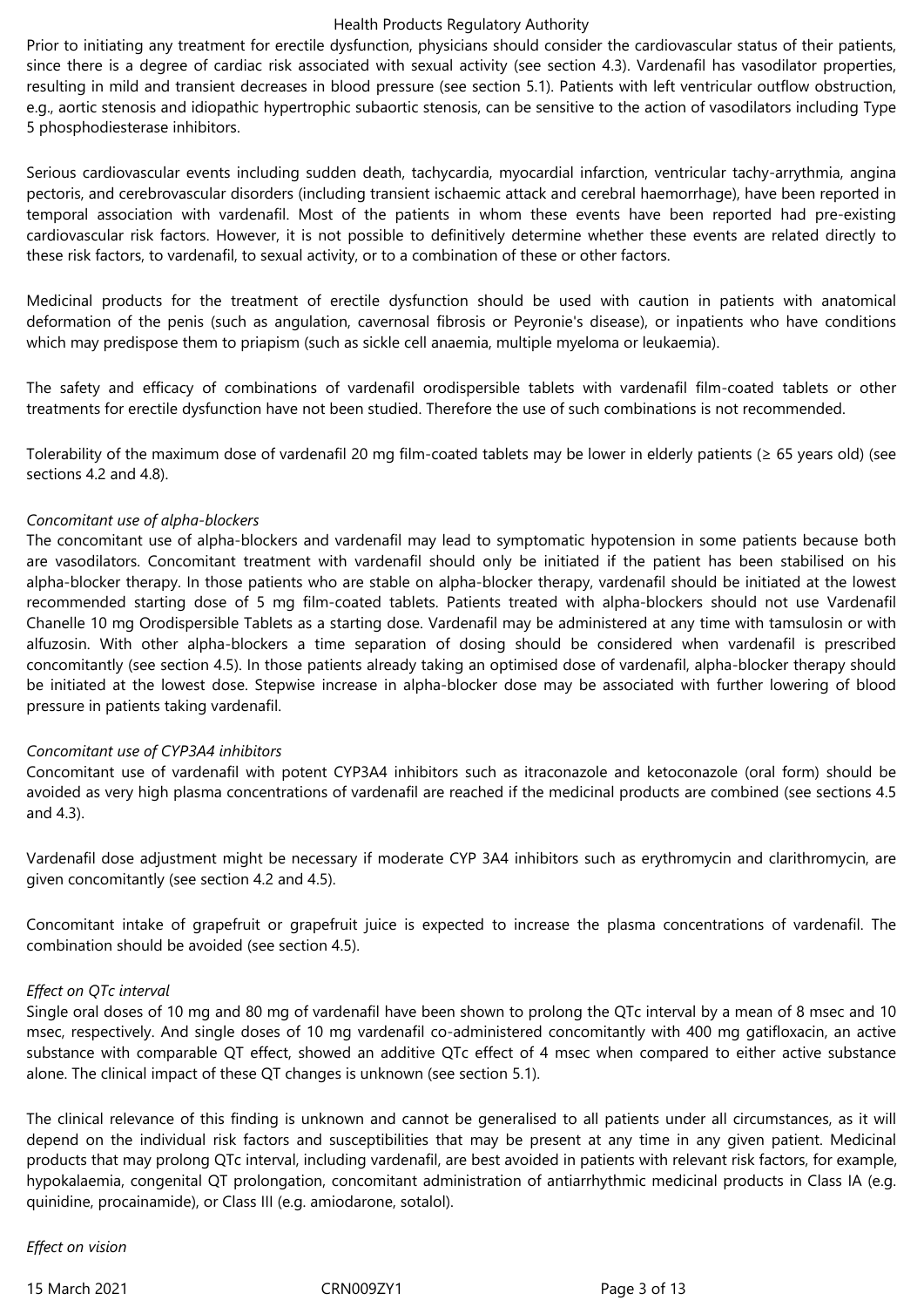Visual defects and cases of non-arteritic ischemic optic neuropathy (NAION) have been reported in connection with the intake of vardenafil and other PDE5 inhibitors. Analyses of observational data suggest an increased risk of acute NAION in men with erectile dysfunction following exposure to PDE5 inhibitors such as vardenafil, tadalafil and sildenafil (see section 4.8). As this may be relevant for all patients exposed to vardenafil thepatient should be advised that in the case of sudden visual defect, he should stop taking Vardenafil Chanelle 10 mg Orodispersible Tablets and consult immediately a physician (see section 4.3).

## *Effect on bleeding*

In vitro studies with human platelets indicate that vardenafil has no antiaggregatory effect on its own, but at high (super-therapeutic) concentrations vardenafil potentiates the antiaggregatory effect of the nitric oxide donor sodium nitroprusside. In humans, vardenafil had no effect on bleeding time alone or in combination with acetylsalicylic acid (see section 4.5). There is no safety information available on the administration of vardenafil to patients with bleeding disorders or active peptic ulceration. Therefore vardenafil should be administered to these patients only after careful benefit-risk assessment.

## Aspartame

Vardenafil Chanelle 10 mg Orodispersible TabletsThis medicine contains 1.8 mg aspartame in each 10 mg orodispersible tablet. Aspartame is a source of phenylalanine. It may be harmful for people with phenylketonuria (PKU), a rare genetic disorder in which phenylalanine builds up because the body cannot remove it properly.

Neither non-clinical nor clinical data are available to assess aspartame use in infants below 12 weeks of age.

## Sodium

This medicine contains less than 1 mmol sodium (23 mg) per 10 mg orodispersible tablet, that is to say essentially 'sodium-free'.

# **4.5 Interaction with other medicinal products and other forms of interactions**

# Effects of other medicinal products on vardenafil

*In vitro* studies

Vardenafil is metabolised predominantly by hepatic enzymes via cytochrome P450 (CYP) isoform 3A4, with some contribution from CYP3A5 and CYP2C isoforms. Therefore, inhibitors of these isoenzymes reduce vardenafil clearance.

## *In vivo* studies

Co-administration of the HIV protease inhibitor indinavir (800 mg three times a day), a potent CYP3A4 inhibitor, with vardenafil (10 mg film-coated tablets) resulted in a 16-fold increase in vardenafil AUC and a 7-fold increase in vardenafil C<sub>max</sub>. At 24 hours, the plasma levels of vardenafil had fallen to approximately 4% of the maximum vardenafil plasma level ( $C_{max}$ ).

Co-administration of vardenafil with ritonavir (600 mg twice daily) resulted in a 13-fold increase in vardenafil C<sub>max</sub> and a 49-fold increase in vardenafil AUC0-24 when co-administered with vardenafil 5 mg. The interaction is a consequence of blocking hepatic metabolism of vardenafil by ritonavir, a highly potent CYP3A4 inhibitor, which also inhibits CYP2C9. Ritonavir significantly prolonged the half-life of vardenafil to 25.7 hours (see section 4.3).

Co-administration of ketoconazole (200 mg), a potent CYP3A4 inhibitor, with vardenafil (5 mg) resulted in a 10-fold increase in vardenafil AUC and a 4-fold increase in vardenafil  $C_{\text{max}}$  (see section 4.4).

Although specific interaction studies have not been conducted, the concomitant use of other potent CYP3A4 inhibitors (such as itraconazole) can be expected to produce vardenafil plasma levels comparable to those produced by ketoconazole. Concomitant use of vardenafil with potent CYP 3A4 inhibitors such as itraconazole and ketoconazole (oral use) should be avoided (see sections 4.3 and 4.4). In men older than 75 years the concomitant use of vardenafil with itraconazole or ketoconazole is contraindicated (see section 4.3).

Co-administration of erythromycin (500 mg three times a day), a CYP3A4 inhibitor, with vardenafil (5 mg) resulted in a 4-fold increase in vardenafil AUC and a 3-fold increase in  $C_{\text{max}}$ . Although a specific interaction study has not been conducted, the co-administration of clarithromycin can be expected to result in similar effects on vardenafil AUC and  $C_{\text{max}}$ . When used in combination with a moderate CYP 3A4 inhibitor such as erythromycin or clarithromycin, vardenafil dose adjustment might be necessary (see sections 4.2 and 4.4).

Cimetidine (400 mg twice daily), a non-specific cytochrome P450 inhibitor, had no effect on vardenafil AUC and C<sub>max</sub> when co-administered with vardenafil (20 mg) to healthy volunteers.

15 March 2021 CRN009ZY1 Page 4 of 13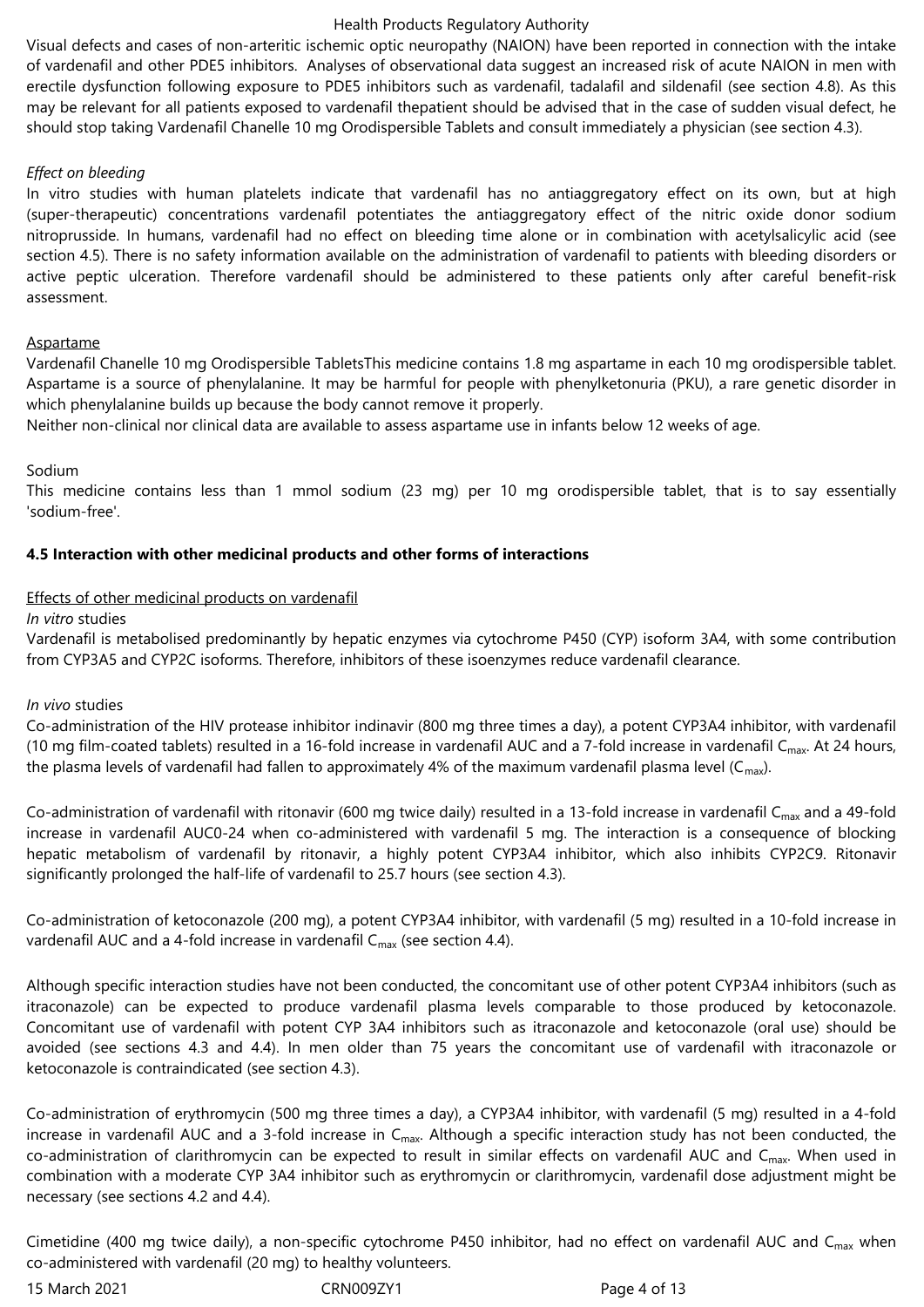Grapefruit juice being a weak inhibitor of CYP3A4 gut wall metabolism, may give rise to modest increases in plasma levels of vardenafil (see section 4.4).

The pharmacokinetics of vardenafil (20 mg) was not affected by co-administration with the H2-antagonist ranitidine (150 mg twice daily), digoxin, warfarin, glibenclamide, alcohol (mean maximum blood alcohol level of 73 mg/dl) or single doses of antacid (magnesium hydroxide/aluminium hydroxide).

Although specific interaction studies were not conducted for all medicinal products, population pharmacokinetic analysis showed no effect on vardenafil pharmacokinetics of the following concomitant medicinal products: acetylsalicylic acid, ACE-inhibitors, beta-blockers, weak CYP 3A4 inhibitors, diuretics and medicinal products for the treatment of diabetes (sulfonylureas and metformin).

# Effects of vardenafil on other medicinal products

There are no data on the interaction of vardenafil and non-specific phosphodiesterase inhibitors such as theophylline or dipyridamole.

# *In vivo* studies

No potentiation of the blood pressure lowering effect of sublingual nitroglycerin (0.4 mg) was observed when vardenafil (10 mg) was given at varying time intervals (1 h to 24 h) prior to the dose of nitroglycerin in a study in 18 healthy male subjects. Vardenafil 20 mg film-coated tablets potentiated the blood pressure lowering effect of sublingual nitroglycerin (0.4 mg) taken 1 and 4 hours after vardenafil administration to healthy middle aged subjects. No effect on blood pressure was observed when nitroglycerin was taken 24 hours after administration of a single dose of vardenafil 20 mg film-coated tablets. However, there is no information on the possible potentiation of the hypotensive effects of nitrates by vardenafil in patients, and concomitant use of Vardenafil Chanelle 10 mg Orodispersible Tablets and nitrates is therefore contraindicated (see section 4.3).

Nicorandil is a hybrid of potassium channel opener and nitrate. Due to the nitrate component it has the potential to have serious interaction with vardenafil.

Since alpha-blocker monotherapy can cause marked lowering of blood pressure, especially postural hypotension and syncope, interaction studies were conducted with vardenafil. In two interaction studies with healthy normotensive volunteers after forced titration of the alpha-blockers tamsulosin or terazosin to high doses, hypotension (in some cases symptomatic) was reported in a significant number of subjects after co-administration of vardenafil. Among subjects treated with terazosin, hypotension was observed more frequently when vardenafil and terazosin were given simultaneously than when the dosing was separated by a time interval of 6 hours.

Based on the results of interaction studies conducted with vardenafil in patients with benign prostatic hyperplasia (BPH) on stable tamsulosin, terazosin or alfuzosin therapy:

● When vardenafil (film-coated tablets) was given at doses of 5, 10 or 20 mg on a background of stable therapy with tamsulosin, there was no symptomatic reduction in blood pressure, although 3/21 tamsulosin treated subjects exhibited transient standing systolic blood pressures of less than 85 mmHg.

● When vardenafil 5 mg (film-coated tablets) was given simultaneously with terazosin 5 or 10 mg, one of 21 patients experienced symptomatic postural hypotension. Hypotension was not observed when vardenafil 5 mg and terazosin administration was separated by 6 hours.

● When vardenafil (film-coated tablets) was given at doses of 5 or 10 mg on a background of stable therapy with alfuzosin, compared to placebo, there was no symptomatic reduction in blood pressure.

Therefore, concomitant treatment should be initiated only if the patient is stable on his alpha-blocker therapy. In those patients who are stable on alpha-blocker therapy, vardenafil should be initiated at the lowest recommended starting dose of 5mg. Vardenafil may be administered at any time with tamsulosin or alfuzosin. With other alpha-blockers a time separation of dosing should be considered when vardenafil is prescribed concomitantly (see section 4.4).

Vardenafil Chanelle 10 mg Orodispersible Tablets should not be taken as starting dose in patients treated with alpha-blockers  $(see$   $4.4)$ .

No significant interactions were shown when warfarin (25 mg), which is metabolised by CYP2C9, or digoxin (0.375 mg) was co-administered with vardenafil (20 mg film-coated tablets). The relative bioavailability of glibenclamide (3.5 mg) was not affected when co-administered with vardenafil (20 mg). In a specific study, where vardenafil (20 mg) was co-administered with slow release nifedipine (30 mg or 60 mg) in hypertensive patients, there was an additional reduction on supine systolic blood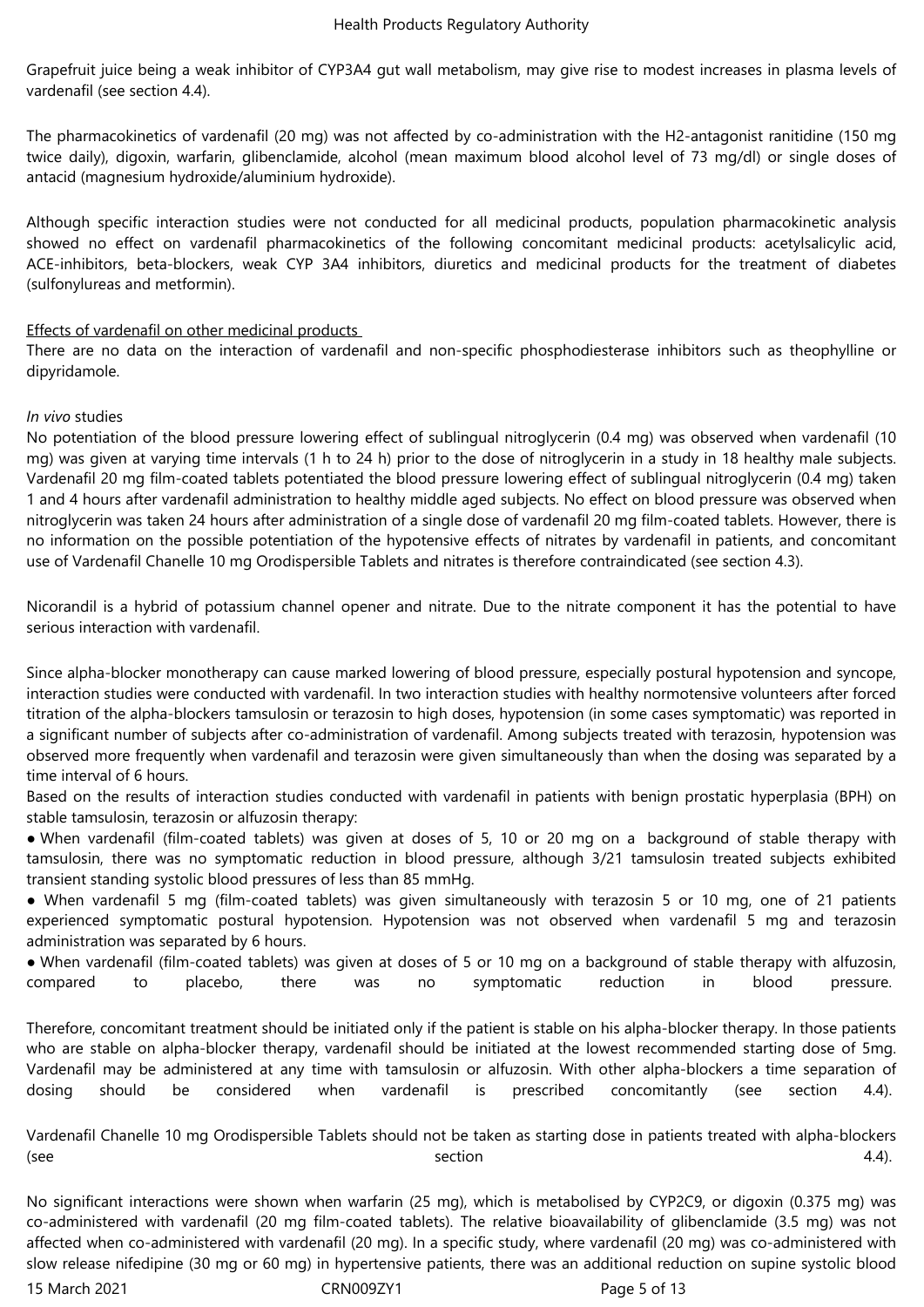pressure of 6 mmHg and supine diastolic blood pressure of 5 mmHg accompanied with an increase in heart rate of 4 bpm.

When vardenafil (20 mg film-coated tablet) and alcohol (mean maximum blood alcohol level of 73 mg/dl) were taken together, vardenafil did not potentiate the effects of alcohol on blood pressure and heart rate and the pharmacokinetics of vardenafil were the contraction of the contraction of the contraction of the contraction of the contraction of the contraction of the contraction of the contraction of the contraction of the contraction of the contraction of the cont

Vardenafil (10 mg) did not potentiate the increase in bleeding time caused by acetylsalicylic acid (2 x 81 mg).

Riociguat

Preclinical studies showed additive systemic blood pressure lowering effect when PDE5 inhibitors were combined with riociguat. In clinical studies, riociguat has been shown to augment the hypotensive effects of PDE5 inhibitors. There was no evidence of favourable clinical effect of the combination in the population studied. Concomitant use of riociguat with PDE5 inhibitors, including vardenafil, is contraindicated (see section 4.3)

#### **4.6 Fertility, pregnancy and lactation**

Vardenafil is not indicated for use by women. There are no studies of vardenafil in pregnant women. There are no fertility data available.

#### **4.7 Effects on ability to drive and use machines**

No studies on the effects on the ability to drive and use machines have been performed.

As dizziness and abnormal vision have been reported in clinical trials with vardenafil, patients should be aware of how they react to Vardenafil Chanelle orodispersible tablets, before driving or operating machines.

#### **4.8 Undesirable effects**

#### Summary of the safety profile

The adverse reactions reported with vardenafil film-coated tablets or 10 mg orodispersible tablets in clinical trials were generally transient and mild to moderate in nature. The most commonly reported adverse drug reaction occurring in <sup>3</sup> 10% of patients is headache.

#### Tabulated list of adverse reactions

Adverse reactions are listed according to the MedDRA frequency convention: very common (≥1/10), common ≥1/100 to <1/10), uncommon (≥1/1,000 to <1/100), rare (≥1/10,000 to <1/1,000) and not known (cannot be estimated from available data).

Within each frequency grouping, adverse reactions are presented in order of decreasing seriousness.

The following adverse reactions have been reported:

| System organ<br>class                | <b>Very</b><br>common<br>(21/10) | Common<br>$(≥1/100$ to<br>$<1/10$ ) | <b>Uncommon</b><br>$(≥1/1,000$ to<br>< 1/100 | Rare<br>(≥1/10,000 to<br>$<1/1,000$ ) | <b>Not Known</b><br>(cannot be estimated<br>from the available<br>data) |  |
|--------------------------------------|----------------------------------|-------------------------------------|----------------------------------------------|---------------------------------------|-------------------------------------------------------------------------|--|
| <b>Infection and</b><br>infestations |                                  |                                     |                                              | Conjunctivitis                        |                                                                         |  |
| <b>Immune</b><br>system<br>disorders |                                  |                                     | Allergic<br>oedema and<br>angioedema         | Allergic<br>reaction                  |                                                                         |  |
| Psychiatric<br>disorders             |                                  |                                     | Sleep disorder                               | Anxiety                               |                                                                         |  |
| <b>Nervous</b><br><b>System</b>      | Headache                         | <b>Dizziness</b>                    | Somnolence                                   | Syncope                               | Cerebral<br>haemorrhage                                                 |  |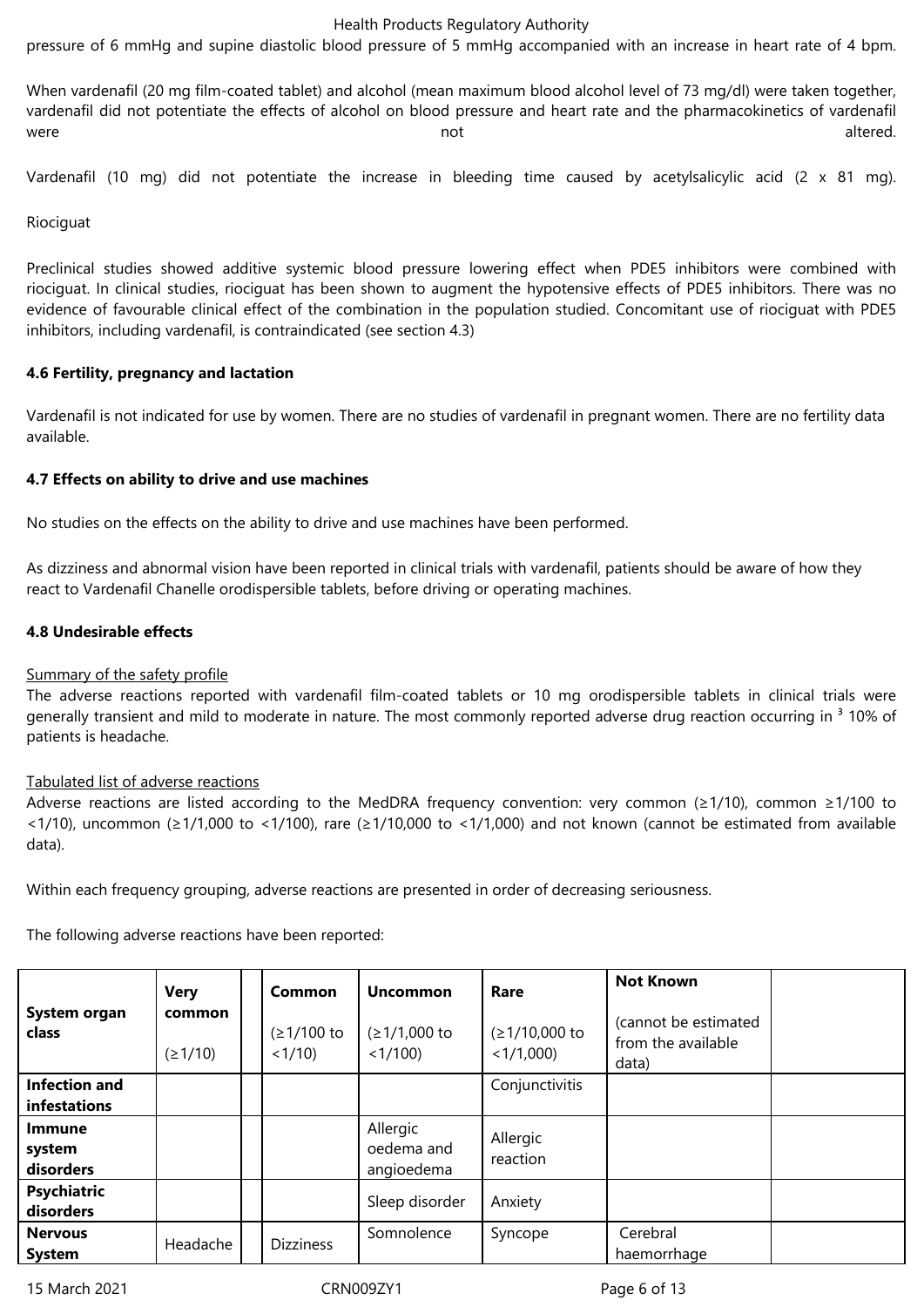|                                                         |  |                     | Health Products Regulatory Authority                                                                                                                   |                                                                    |                                                                          |  |
|---------------------------------------------------------|--|---------------------|--------------------------------------------------------------------------------------------------------------------------------------------------------|--------------------------------------------------------------------|--------------------------------------------------------------------------|--|
| disorders                                               |  |                     | Paraesthesia<br>and<br>dysaesthesia                                                                                                                    | Seizure<br>Amnesia<br>Transient<br>ischaemic<br>attack             |                                                                          |  |
| <b>Eye disorders</b>                                    |  |                     | Visual<br>Disturbance<br>Ocular<br>hyperaemia<br>Visual colour<br><b>Distortions</b><br>Eye pain and<br>eye discomfort<br>Photophobia                  | Increase in<br>intraocular<br>Pressure<br>Lacrimation<br>increased | Non-arteritic<br>anterior ischemic<br>optic neuropathy<br>Visual defects |  |
| Ear and<br>labyrinth<br>disorders                       |  |                     | Tinnitus<br>Vertigo                                                                                                                                    |                                                                    | Sudden deafness                                                          |  |
| <b>Cardiac</b><br>disorders                             |  |                     | Palpitation<br>Tachycardia                                                                                                                             | Myocardial<br>Infarction<br>Ventricular<br>tachy-arrhythm<br>ias   | Sudden death                                                             |  |
| <b>Vascular</b>                                         |  |                     |                                                                                                                                                        | Angina pectoris<br>Hypotension                                     |                                                                          |  |
| disorders                                               |  | Flushing            |                                                                                                                                                        | Hypertension                                                       |                                                                          |  |
| Respiratory,<br>thoracic and<br>mediastinal<br>disorder |  | Nasal<br>congestion | Dyspnoea<br>Sinus<br>congestion                                                                                                                        | Epistaxis                                                          |                                                                          |  |
| Gastrointestinal<br>disorders                           |  | Dyspepsia           | Gastro-oesoph<br>a<br>geal reflux<br>disease<br>Gastritis<br>Gastrointestinal<br>and abdominal<br>pain<br>Diarrhoea<br>Vomiting<br>Nausea<br>Dry mouth |                                                                    |                                                                          |  |
| <b>Hepatobiliary</b><br>disorders                       |  |                     | Increase in<br>transaminases                                                                                                                           | Increase in<br>gamma-glutam<br>yl                                  |                                                                          |  |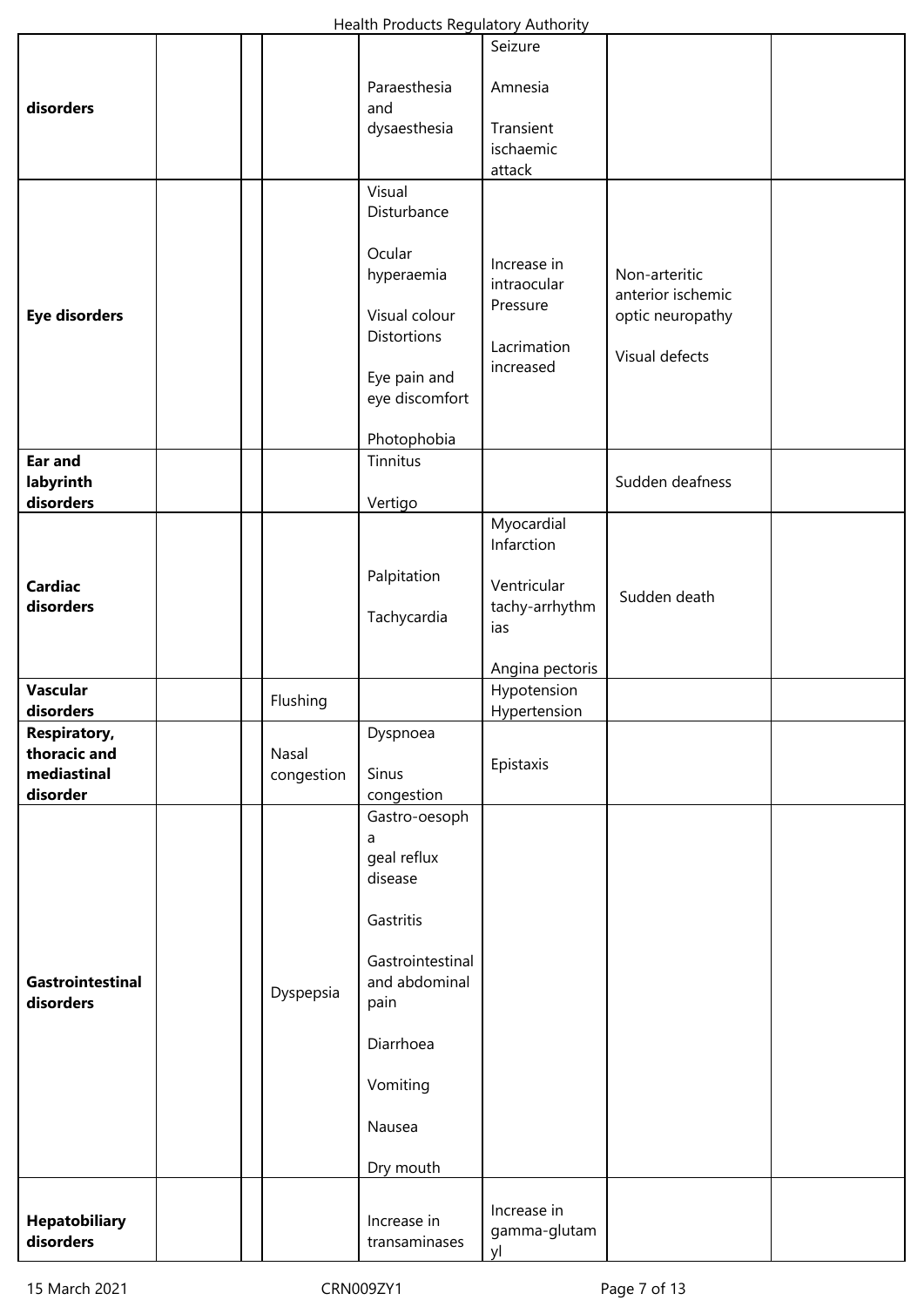| subcutaneous           |  | <b>Erythema</b> | Photosensitivity |                |
|------------------------|--|-----------------|------------------|----------------|
| tissue                 |  | Rash            | reaction         |                |
| disorders              |  |                 |                  |                |
|                        |  | Back pain       |                  |                |
|                        |  |                 |                  |                |
|                        |  | Increase in     |                  |                |
| <b>Musculoskeletal</b> |  | creatine        |                  |                |
| and                    |  | phosphokinase   |                  |                |
| connective             |  |                 |                  |                |
| tissue                 |  | Myalgia         |                  |                |
| disorders              |  |                 |                  |                |
|                        |  | Increased       |                  |                |
|                        |  | Muscle tone     |                  |                |
|                        |  | and cramping    |                  |                |
| <b>Renal and</b>       |  |                 |                  |                |
| urinary                |  |                 |                  | Haematuria     |
| disorders              |  |                 |                  |                |
| Reproductive           |  |                 |                  |                |
| system and             |  | Increase in     |                  | Penile         |
| breast                 |  | erection        | Priapism         | Haemorrhage    |
| disorders              |  |                 |                  | Haematospermia |
| General                |  |                 |                  |                |
| disorders and          |  |                 |                  |                |
| administration         |  | Feeling unwell  | Chest pain       |                |
| site                   |  |                 |                  |                |
| conditions             |  |                 |                  |                |
|                        |  |                 |                  |                |
|                        |  |                 |                  |                |

## Description of selected adverse reactions

Penile haemorrhage, haematospermia and haematuria have been reported in clinical trials and spontaneous post-marketing data with the use of all PDE5 inhibitors, including vardenafil.

At dose of 20 mgvardenafil film-coated tablets, elderly (≥ 65 years old) patients had higher frequencies of headaches (16.2% versus 11.8%) and dizziness (3.7% versus 0.7%) than younger patients (<65 years old). In general, the incidence of adverse reactions (especially "dizziness") has been shown to be slightly higher in patients with a history of hypertension.

#### Reporting of suspected adverse reactions

Reporting suspected adverse reactions after authorisation of the medicinal product is important. It allows continued monitoring of the benefit/risk balance of the medicinal product. Healthcare professionals are asked to report any suspected adverse reactions via HPRA Pharmacovigilance, Earlsfort Terrace, IRL - Dublin 2; Tel: +353 1 6764971; Fax: +353 1 6762517. Website: www.hpra.ie; E-mail:medsafety@hpra.ie.

## **4.9 Overdose**

In single [dose volunte](http://www.hpra.ie/)er stud[ies, doses up to and](mailto:medsafety@hpra.ie) including 80 mg vardenafil (film-coated tablets) per day were tolerated without exhibiting serious adverse reactions.

When vardenafil was administered in higher doses and more frequently than the recommended dose regimen (40 mg film-coated tablets twice daily) cases of severe back pain have been reported. This was not associated with any muscle or neurological toxicity.

In cases of overdose, standard supportive measures should be adopted as required. Renal dialysis is not expected to accelerate clearance, as vardenafil is highly bound to plasma proteins and not significantly eliminated in the urine.

## **5 PHARMACOLOGICAL PROPERTIES**

15 March 2021 CRN009ZY1 Page 8 of 13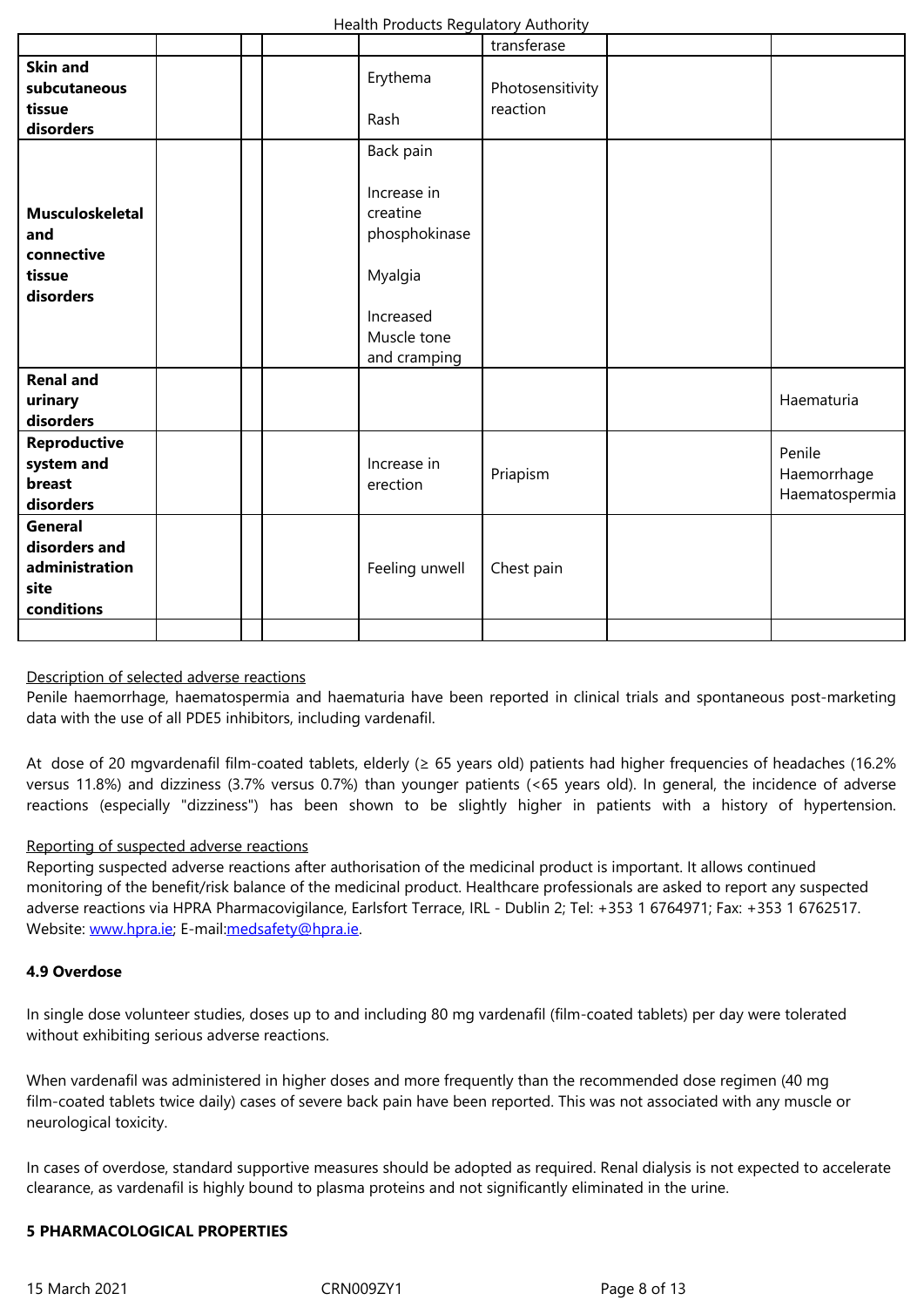## **5.1 Pharmacodynamic properties**

Pharmacotherapeutic group: Urologicals, Drugs used in erectile dysfunction, ATC code: G04BE09.

Vardenafil is an oral therapy for the improvement of erectile function in men with erectile dysfunction. In the natural setting, i.e., with sexual stimulation, it restores impaired erectile function by increasing blood flow to the penis.

Penile erection is a haemodynamic process. During sexual stimulation, nitric oxide is released. It activates the enzyme guanylate cyclase, resulting in an increased level of cyclic guanosine monophosphate (cGMP) in the corpus cavernosum. This in turn results in smooth muscle relaxation, allowing increased inflow of blood into the penis. The level of cGMP is regulated by the rate of synthesis via guanylate cyclase and by the rate of degradation via cGMP hydrolysing phosphodiesterases (PDEs).

Vardenafil is a potent and selective inhibitor of the cGMP specific phosphodiesterase type 5 (PDE5), the most prominent PDE in the human corpus cavernosum. Vardenafil potently enhances the effect of endogenous nitric oxide in the corpus cavernosum by inhibiting PDE5. When nitric oxide is released in response to sexual stimulation, inhibition of PDE5 by vardenafil results in increased corpus cavernosum levels of cGMP. Sexual stimulation is therefore required for vardenafil to produce its beneficial therapeutic effects.

*In vitro* studies have shown that vardenafil is more potent on PDE5 than on other known phosphodiesterases (>15-fold relative to PDE6, >130-fold relative to PDE1, >300-fold relative to PDE11, and >1000-fold relative to PDE2, PDE3, PDE4, PDE7, PDE8, PDE9 and PDE10).

In a penile plesthysmography (RigiScan) study, vardenafil 20 mg produced erections considered sufficient for penetration (60% rigidity by RigiScan) in some men as early as 15 minutes after dosing. The overall response of these subjects to vardenafil became statistically significant, compared to placebo, 25 minutes after dosing.

Vardenafil causes mild and transient decreases in blood pressure which, in the majority of the cases, do not translate into clinical effects. The mean maximum decreases in supine systolic blood pressure following 20 mg and 40 mg vardenafil were – 6.9 mmHg under 20 mg and – 4.3 mmHg under 40 mg of vardenafil, when compared to placebo. These effects are consistent with the vasodilatory effects of PDE5-inhibitors and are probably due to increased cGMP levels in vascular smooth muscle cells. Single and multiple oral doses of vardenafil up to 40 mg produced no clinically relevant changes in the ECGs of normal male volunteers.

A single dose, double blind, crossover, randomised trial in 59 healthy males compared the effects on the QT interval of vardenafil (10 mg and 80 mg), sildenafil (50 mg and 400 mg) and placebo. Moxifloxacin (400 mg) was included as an active internal control. Effects on the QT interval were measured one hour post-dose (average  $t_{max}$  for vardenafil). The primary objective of this study was to rule out a greater than 10 msec effect (i.e., to demonstrate lack of effect) of a single 80 mg oral dose of vardenafil on QTc interval compared to placebo, as measured by the change in Fridericia's correction formula (QTcF=QT/RR1/3) from baseline at the 1 hour post-dose time point. The vardenafil results showed an increase in QTc (Fridericia) of 8 msec (90% CI: 6-9) and 10 msec (90% CI: 8-11) at 10 and 80 mg doses compared to placebo and an increase in QTci of 4 msec (90% CI: 3-6) and 6 msec (90% CI: 4-7) at 10 and 80 mg doses compared to placebo, at one hour post-dose. At  $t_{\text{max}}$  only the mean change in QTcF for vardenafil 80 mg was out of the study established limit (mean 10 msec, 90% CI: 8-11). When using the individual correction formulae, none of the values were out of the limit.

In a separate post-marketing study of 44 healthy volunteers, single doses of 10 mg vardenafil or 50 mg sildenafil were co-administered concomitantly with 400 mg gatifloxacin, a drug with comparable QT effect. Both vardenafil and sildenafil showed an increase of Fridericia QTc effect of 4 msec (vardenafil) and 5 msec (sildenafil) when compared to either drug alone. The actual clinical impact of these QT changes is unknown.

# Further information on clinical trials with vardenafil 10 mg orodispersible tablets

Efficacy and safety of vardenafil 10 mg orodispersible tablets were separately demonstrated in a broad population in two studies including 701 randomized erectile dysfunction patients who were treated up to 12 weeks. The distribution of patients in the predefined subgroups was covering elderly patients (51%), patients with history of diabetes mellitus (29%), dyslipidemia (39%) and hypertension (40%).

In pooled data from the two vardenafil 10 mg orodispersible tablets trials, IIEF-EF domain scores were significantly higher with vardenafil 10 mg orodispersible tablet versus placebo.

15 March 2021 CRN009ZY1 Page 9 of 13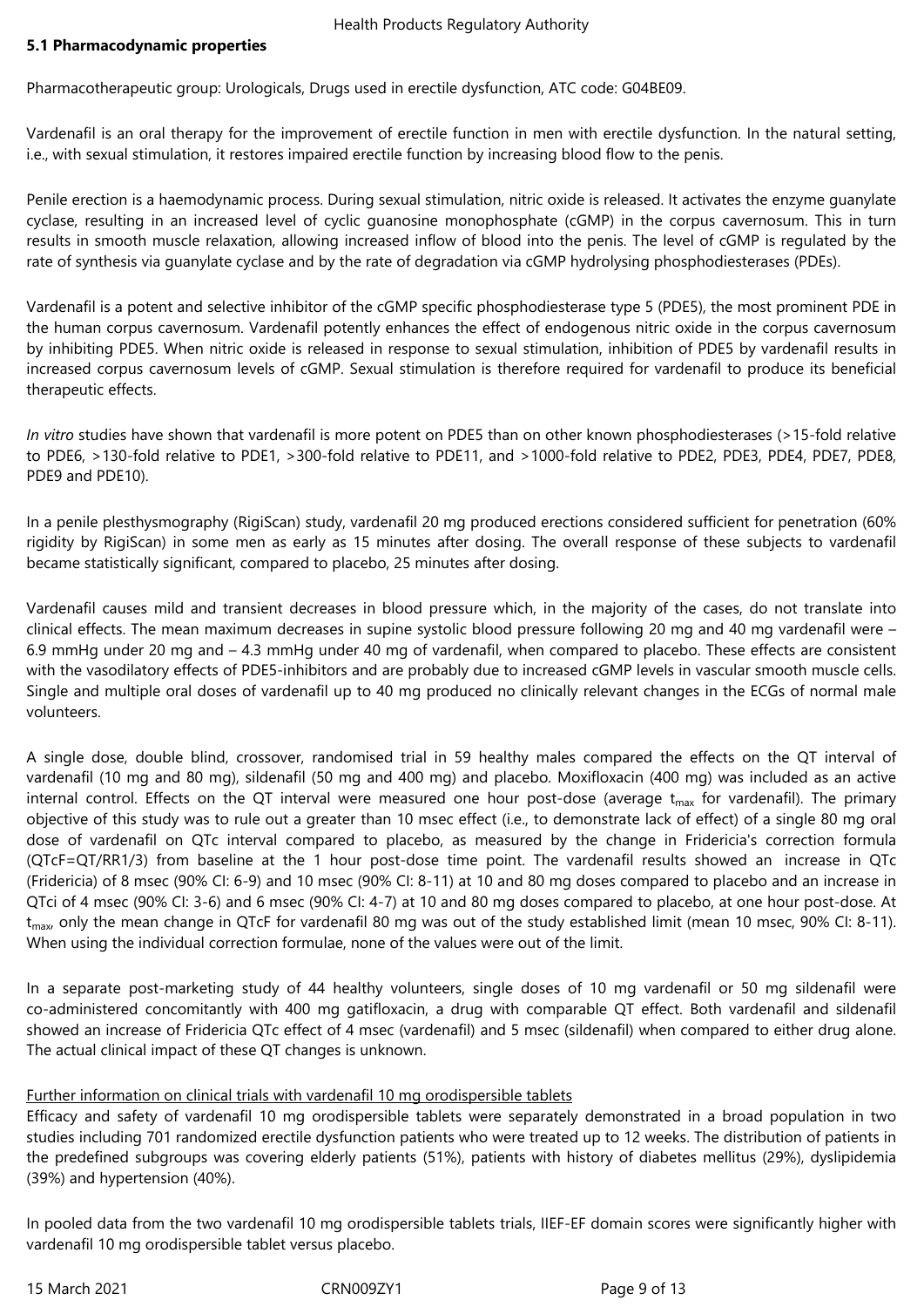A percentage of 71% of all sexual attempts reported in the clinical trials had successful penetration compared to 44% of all attempts in the placebo group. These results were also reflected in subgroups, in elderly patients (65%), in patients with history of diabetes mellitus (63%), patients with history of dyslipidemia (66%) and hypertension (70%) of all sexual attempts reported had successful penetration.

About 63% of all reported sexual attempts with vardenafil 10 mg orodispersible tablets were successful in terms of erection maintenance compared to about 26% of all placebo-controlled sexual attempts. In the predefined subgroups 57% (elderly patients), 56% (patients with history of diabetes mellitus), 59% (patients with history of dyslipidemia) and 60% (patients with history of hypertension) of all reported attempts with vardenafil 10 mg orodispersible tablets were successful in terms of maintenance of erection.

# Further information on clinical trials

In clinical trials vardenafil was administered to over 17,000 men with erectile dysfunction (ED) aged 18 - 89 years, many of whom had multiple co-morbid conditions. Over 2,500 patients have been treated with vardenafil for 6 months or longer. Of these, 900 patients have been treated for one year or longer.

The following patient groups were represented: elderly (22%), patients with hypertension (35%), diabetes mellitus (29%), ischaemic heart disease and other cardiovascular diseases (7%), chronic pulmonary disease (5%), hyperlipidaemia (22%), depression (5%), radical prostatectomy (9%). The following groups were not well represented in clinical trials: elderly (>75 years, 2.4%), and patients with certain cardiovascular conditions (see section 4.3). No clinical trials in CNS diseases (except spinal cord injury), patients with severe renal or hepatic impairment, pelvic surgery (except nerve-sparing prostatectomy) or trauma or radiotherapy and hypoactive sexual desire or penile anatomic deformities have been performed.

Across the pivotal trials, treatment with vardenafil (film-coated tablets) resulted in an improvement of erectile function compared to placebo. In the small number of patients who attempted intercourse up to four to five hours after dosing the success rate for penetration and maintenance of erection was consistently greater than placebo.

In fixed dose studies (film-coated tablets) in a broad population of men with erectile dysfunction, 68% (5 mg), 76% (10 mg) and 80% (20 mg) of patients experienced successful penetrations (SEP 2) compared to 49% on placebo over a three month study period. The ability to maintain the erection (SEP 3) in this broad ED population was given as 53% (5 mg), 63% (10 mg) and 65% (20 mg) compared to 29% on placebo.

In pooled data from the major efficacy trials, the proportion of patients experiencing successful penetration on vardenafil were as follows: psychogenic erectile dysfunction (77-87%), mixed erectile dysfunction (69-83%), organic erectile dysfunction (64-75%), elderly (52-75%), ischaemic heart disease (70-73%), hyperlipidaemia (62-73%), chronic pulmonary disease (74-78%), depression (59-69%), and patients concomitantly treated with antihypertensives (62-73%).

In a clinical trial in patients with diabetes mellitus, vardenafil significantly improved the erectile function domain score, the ability to obtain and maintain an erection long enough for successful intercourse and penile rigidity compared to placebo at vardenafil doses of 10 mg and 20 mg. The response rates for the ability to obtain and maintain an erection was 61% and 49% on 10 mg and 64% and 54% on 20 mg vardenafil compared to 36% and 23% on placebo for patients who completed three months treatment.

In a clinical trial in post-prostatectomy patients, vardenafil significantly improved the erectile function domain score, the ability to obtain and maintain an erection long enough for successful intercourse and penile rigidity compared to placebo at vardenafil doses of 10 mg and 20 mg. The response rates for the ability to obtain and maintain an erection was 47% and 37% on 10 mg and 48% and 34% on 20 mg vardenafil compared to 22% and 10% on placebo for patients who completed three months treatment.

In a flexible-dose clinical trial in patients with Spinal Cord Injury, vardenafil significantly improved the erectile function domain score, the ability to obtain and maintain an erection long enough for successful intercourse and penile rigidity compared to placebo. The number of patients who returned to a normal IIEF domain score (>26) were 53% on vardenafil compared to 9% on placebo. The response rates for the ability to obtain and maintain an erection were 76% and 59% on vardenafil compared to 41% and 22% on placebo for patients who completed three months treatment which were clinically and statistically significant  $(p < 0.001)$ .

15 March 2021 CRN009ZY1 Page 10 of 13 The safety and efficacy of vardenafil was maintained in long-term studies.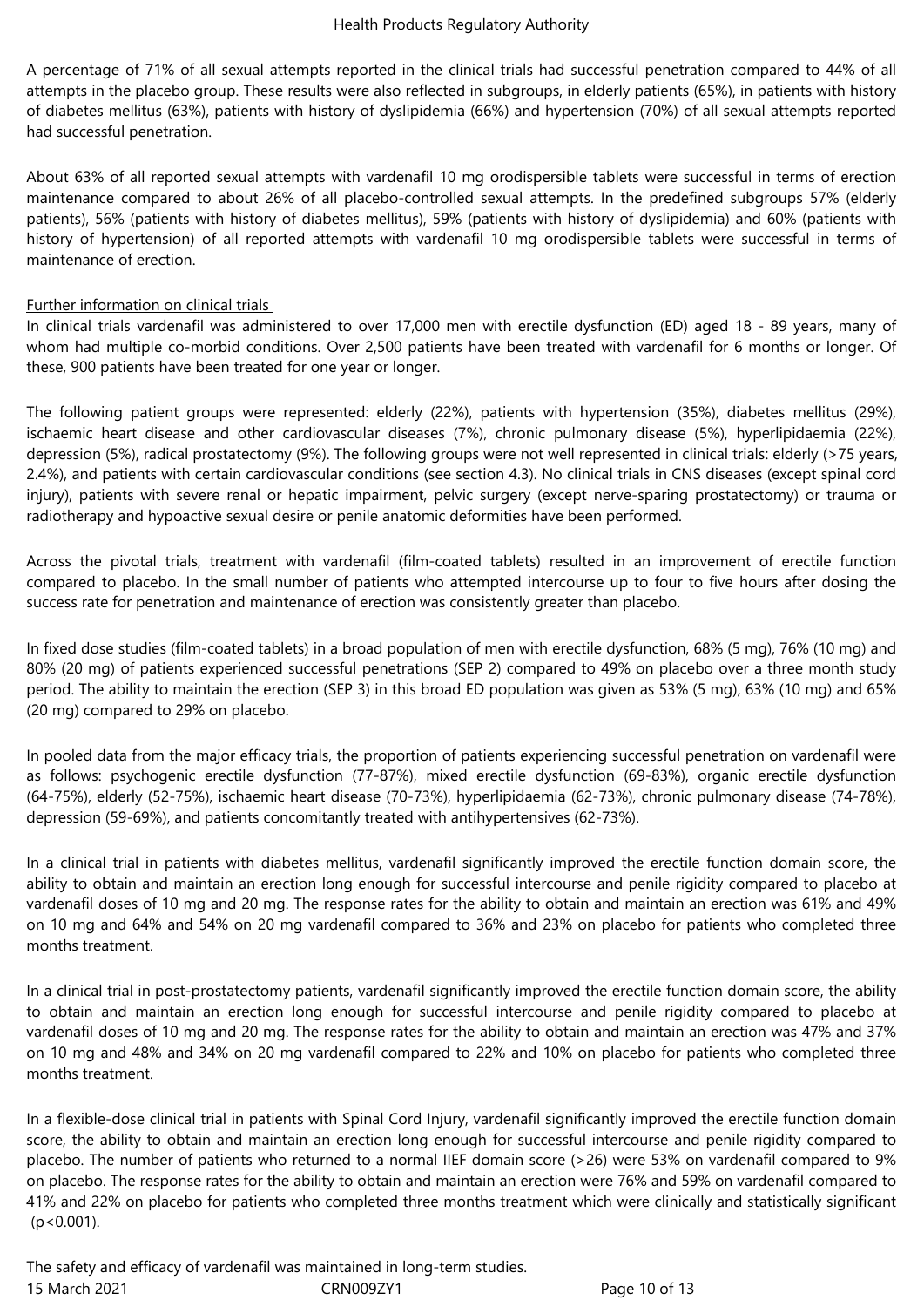# Paediatric population

The European Medicines Agency has waived the obligation to submit the results of studies in all subsets of the paediatric population in the treatment of the erectile dysfunction. See section 4.2 for information on paediatric use.

## **5.2 Pharmacokinetic properties**

Bioequivalence studies have shown that vardenafil 10 mg orodispersible tablet is not bioequivalent to vardenafil 10 mg film-coated tabletsTherefore, the orodispersible formulation should not be used as an equivalent to vardenafil 10 mg film-coated tablets.

## Absorption

In vardenafil film-coated tablets, vardenafil is rapidly absorbed with maximum observed plasma concentrations reached in some men as early as 15 minutes after oral administration. However, 90% of the time, maximum plasma concentrations are reached within 30 to 120 minutes (median 60 minutes) of oral dosing in the fasted state. The mean absolute oral bioavailability is 15%. After oral dosing of vardenafil AUC and  $C<sub>max</sub>$  increase almost dose proportionally over the recommended dose range (5)  $-20$  mg).

When vardenafil film-coated tablets are taken with a high fat meal (containing 57% fat), the rate of absorption is reduced, with an increase in the median  $t_{max}$  of 1 hour and a mean reduction in  $C_{max}$  of 20%. Vardenafil AUC is not affected. After a meal containing 30% fat, the rate and extent of absorption of vardenafil ( $t_{max}$ ,  $C_{max}$  and AUC) are unchanged compared to administration under fasting conditions.

Vardenafil is rapidly absorbed after administration of vardenafil 10 mg orodispersible tablets without water. The median time to reach  $C_{\text{max}}$  varied between 45 to 90 minutes and was similar or slightly delayed (by 8 to 45 min) compared to the film-coated tablets. Mean vardenafil AUC was increased by 21 to 29% (middle aged and elderly ED patients) or 44% (young healthy subjects) with 10 mg orodispersible tablets compared to film-coated tablets as a result of local oral absorption of a small amount of drug in the oral cavity. There was no consistent difference in mean  $C_{\text{max}}$  between orodispersible tablets and film-coated tablets.

In subjects taking vardenafil 10 mg orodispersible tablets with a high fat meal no effect on vardenafil AUC and  $t_{max}$  was observed, while vardenafil  $C_{max}$  was reduced by 35% in the fed condition. Based on these results vardenafil 10 mg orodispersible tablets can be taken with or without food.

If vardenafil 10 mg orodispersible tablets are taken with water, the AUC is reduced by 29%,  $C_{\text{max}}$  remains unchanged and median  $t_{max}$  is shortened by 60 minutes compared to intake without water. Vardenafil 10 mg orodispersible tablets must be taken without liquid.

## **Distribution**

The mean steady state volume of distribution for vardenafil is 208 l, indicating distribution into the tissues.

Vardenafil and its major circulating metabolite (M1) are highly bound to plasma proteins (approximately 95% for vardenafil or M1). For vardenafil as well as M1, protein binding is independent of total drug concentrations. Based on measurements of vardenafil in semen of healthy subjects 90 minutes after dosing, not more than 0.00012% of the administered dose may appear in the semen of patients.

## **Biotransformation**

Vardenafil in film-coated tablets is metabolised predominantly by hepatic metabolism via cytochrome P450 (CYP) isoform 3A4 with some contribution from CYP3A5 and CYP2C isoforms.

In humans the one major circulating metabolite (M1) results from desethylation of vardenafil and is subject to further metabolism with a plasma elimination half-life of approximately 4 hours. Parts of M1 are in the form of the glucuronide in systemic circulation. Metabolite M1 shows a phosphodiesterase selectivity profile similar to vardenafil and an in vitro potency for phosphodiesterase type 5 of approximately 28% compared to vardenafil, resulting in an efficacy contribution of about 7%.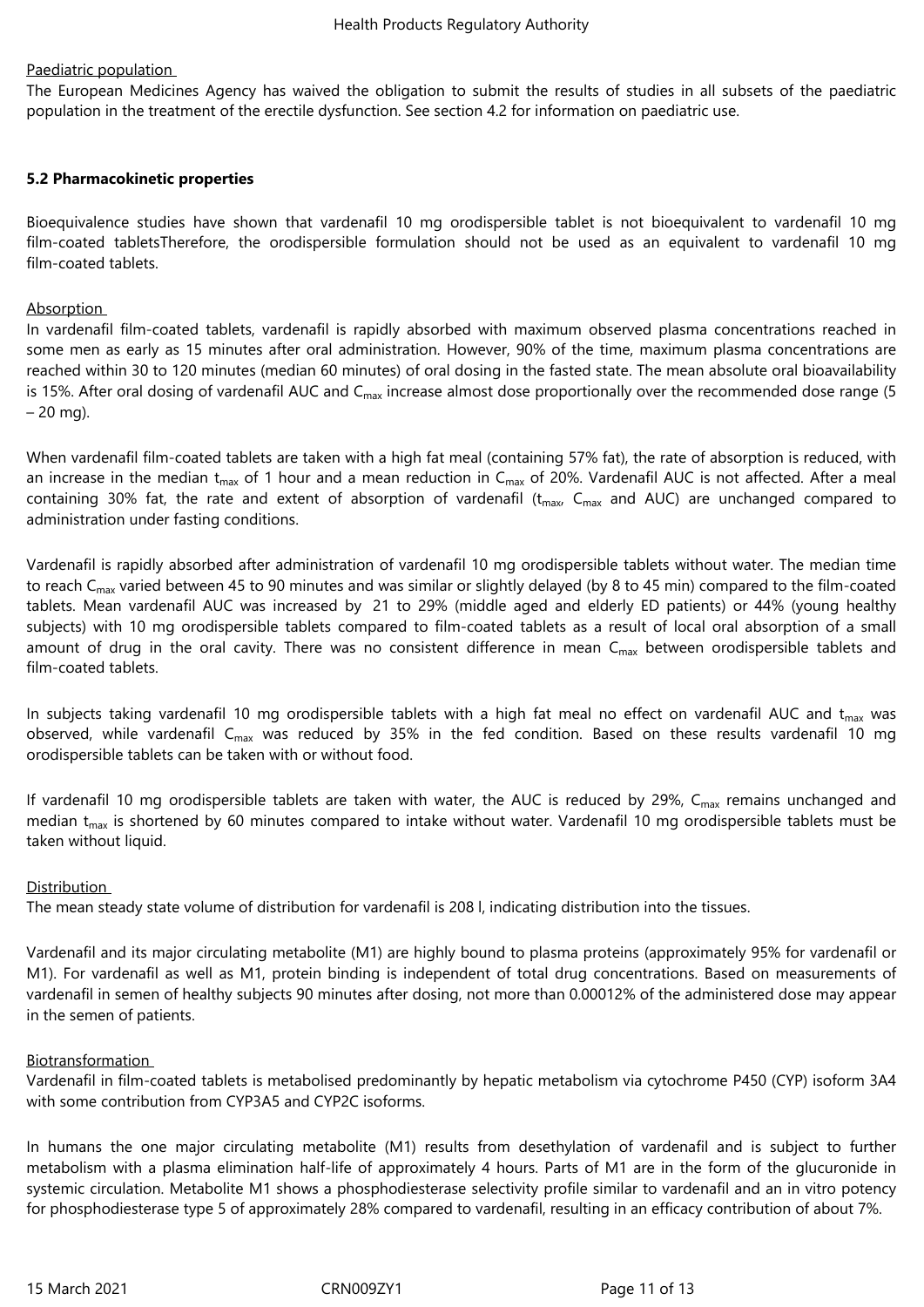The mean terminal half-life of vardenafil in patients receiving vardenafil 10 mg orodispersible tablets ranged between  $4 - 6$ hours. The elimination half-life of the metabolite M1 is between 3 to 5 hours, similar to parent drug.

#### Elimination

The total body clearance of vardenafil is 56 l/h with a resultant terminal half-life of approximately 4-5 hours. After oral administration, vardenafil is excreted as metabolites predominantly in the faeces (approximately 91-95% of the administered dose) and to a lesser extent in the urine (approximately 2-6% of the administered dose).

#### Pharmacokinetics in special patient groups

#### *Elderly*

Hepatic clearance of vardenafil in healthy elderly volunteers (65 years and over) was reduced as compared to healthy younger volunteers (18 - 45 years). On average elderly males taking vardenafil film-coated tablets had a 52% higher AUC, and a 34% higher  $C_{\text{max}}$  than younger males (see section 4.2).

Vardenafil AUC and C<sub>max</sub> in elderly patients (65 years or over) taking vardenafil orodispersible tablets were increased by 31 to 39% and 16 to 21%, respectively, in comparison to patients aged 45 years and below. Vardenafil was not found to accumulate in the plasma in patients aged 45 years and below or 65 years or over following once-daily dosing of vardenafil 10 mg orodispersible tablets over ten days.

#### *Renal impairment*

In volunteers with mild to moderate renal impairment (creatinine clearance 30 – 80 ml/min), the pharmacokinetics of vardenafil were similar to that of a normal renal function control group. In volunteers with severe renal impairment (creatinine clearance <30 ml/min) the mean AUC was increased by 21% and the mean  $C_{max}$  decreased by 23%, compared to volunteers with no renal impairment. No statistically significant correlation was observed between creatinine clearance and vardenafil exposure (AUC and C<sub>max</sub>) (see section 4.2). Vardenafil pharmacokinetics has not been studied in patients requiring dialysis (see section 4.3).

## *Hepatic impairment*

In patients with mild to moderate hepatic impairment (Child-Pugh A and B), the clearance of vardenafil was reduced in proportion to the degree of hepatic impairment. In patients with mild hepatic impairment (Child-Pugh A), the mean AUC and  $C<sub>max</sub>$  increased by 17% and 22% respectively, compared to healthy control subjects. In patients with moderate impairment (Child-Pugh B), the mean AUC and C<sub>max</sub> increased by 160% and 133% respectively, compared to healthy control subjects (see section 4.2). The pharmacokinetics of vardenafil in patients with severely impaired hepatic function (Child-Pugh C) has not been studied (see section 4.3).

## Additional information

In vitro data suggest that effects of vardenafil on P-glycoprotein substrates more sensitive than digoxin cannot be excluded. Dabigatran etexilate is an example for highly sensitive intestinal P-glycoprotein substrates.

## **5.3 Preclinical safety data**

Non-clinical data reveal no special hazard for humans based on conventional studies of safety pharmacology, repeated dose toxicity, genotoxicity, carcinogenic potential, toxicity to reproduction.

## **6 PHARMACEUTICAL PARTICULARS**

## **6.1 List of excipients**

15 March 2021 CRN009ZY1 Page 12 of 13 Cellulose microcrystalline Sodium starch glycolate (Type A) Silica, colloidal anhydrous Magnesium stearate Aspartame (E951) Sodium stearyl fumarate